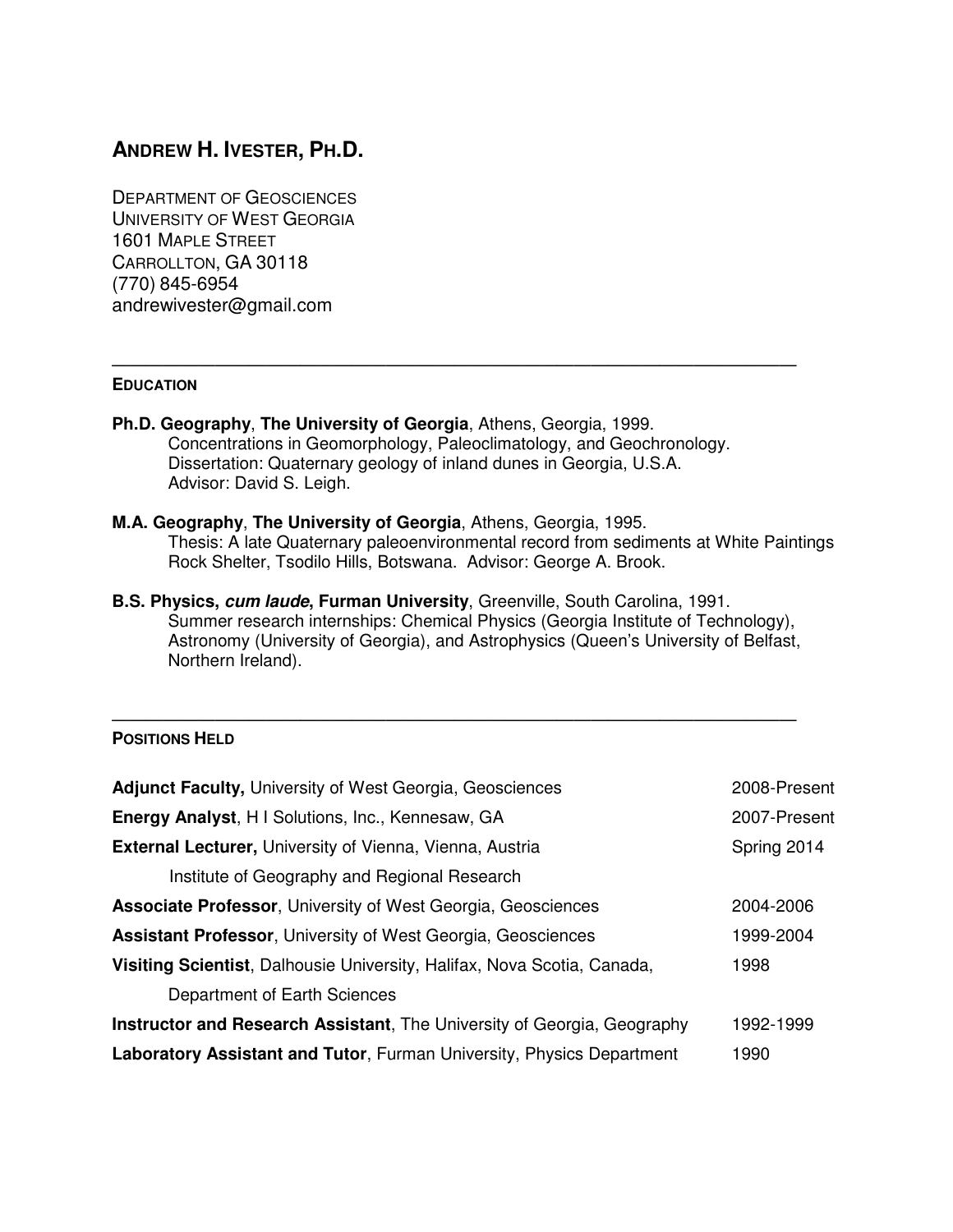## **PUBLICATIONS**

Robbins, L.H., Brook, G.A., Murphy, M.L., **Ivester, A.H.**, Campbell, A.C. (2016) The Kalahari during Marine Isotope Stages 6-2 (190-12 ka): Archaeology, Palaeoenvironment and Population Dynamics. In Jones, S., Stewart, B.A., (Eds.), Africa from MIS 6-2: Population Dynamics and Paleoenvironments. **Vertebrate Paleobiology and Paleoanthropology Series**, Springer, Dordrecht.

————————————————————————————————————————

- Moore, C.R., Brooks M.J., Mallinson, D.J., Parham, P.R., Ivester, A.H., and J.K. Feathers (2016) The Quaternary evolution of Herndon Bay, a Carolina Bay on the coastal plain of North Carolina (USA): Implications for paleoclimate and oriented lake genesis. **Southeastern Geology.**
- Dotterweich, M., **Ivester, A.H.**, Hanson, P.R., Dye, D.H., and D. Larsen (2015) Natural and human induced prehistoric and historical soil erosion and landscape development in Southwestern Tennessee, USA. **Anthropocene** 8:6-24.
- Rich, F.J., Taylor, B.E., Brooks, M.J., **Ivester, A.H.**, and C.O. Clement (2011) Late Pleistocene and Holocene vegetation changes in the sandhills, Fort Jackson, South Carolina. **Southeastern Geology** 48(3):147-163.
- **Ivester, A.H.**, Brook, G.A., Robbins, L.H., Campbell, A.C., Murphy, M.L., and E. Marais (2010) A sedimentary record of environmental change at Tsodilo Hills White Paintings Rock Shelter, Northwest Kalahari Desert, Botswana. Book chapter in **Palaeoecology of Africa: An International Yearbook of Landscape Evolution and Palaeoenvironments, Vol. 30,**  African Palaeoenvironments and Geomorphic Landscape Evolution. Runge, Jurgen (editor). 400p.
- Brooks, M.J., Taylor, B.E., and **A.H. Ivester** (2010) Carolina bays: Time capsules of culture and climate change. **Southeastern Archaeology** 29 (2):146-163.
- **Ivester, A.H.**, Poplin, E., Brooks, M.J., and G.A. Brook (2009) Life on the edge: the formation of Mathis Lake and its human occupation. **South Carolina Antiquities** 41: 1-16.
- Tarlera, S., Jangid, K., **Ivester, A.H.**, Whitman, W., and M. Williams (2008) Microbial community succession and bacterial diversity in soils during 77,000 years of ecosystem development. **FEMS Microbial Ecology** 64: 129-140.
- **Ivester**, A.H. and Leigh, D.S. (2003) Riverine dunes on the coastal plain of Georgia, U.S.A. **Geomorphology** 51: 289-311.
- **Ivester**, A.H., Leigh, D.S, and D.I. Godfrey-Smith (2001) Chronology of inland eolian dunes on the Coastal Plain of Georgia, U.S.A. **Quaternary Research** 55(3): 293-302.
- Robbins, L.H., Murphy, M.L., Brook, G.A., **Ivester, A.H.**, Campbell, A.C., Klein, R.G., Milo, R.G., Stewart, K.M., Downey, W.S., and N.J. Stevens (2000) Archaeology,Palaeoenvironment, and Chronology of the Tsodilo Hills White Paintings Rock Shelter, Northwest Kalahari Desert, Botswana. **Journal of Archaeological Science** 27:1085-1113.
- Robbins, L.H., Murphy, M.L., Stevens, N.J., Brook, G.A., **Ivester, A.H.**, Haberyan, K.A., Klein, R.G., Milo, R., Stewart, K.M., Matthiesen, D.G., and A.J. Winkler (1996) Paleoenvironment and archaeology of Drotsky's Cave: Western Kalahari Desert, Botswana. **Journal of Archaeological Science** 23:7-22.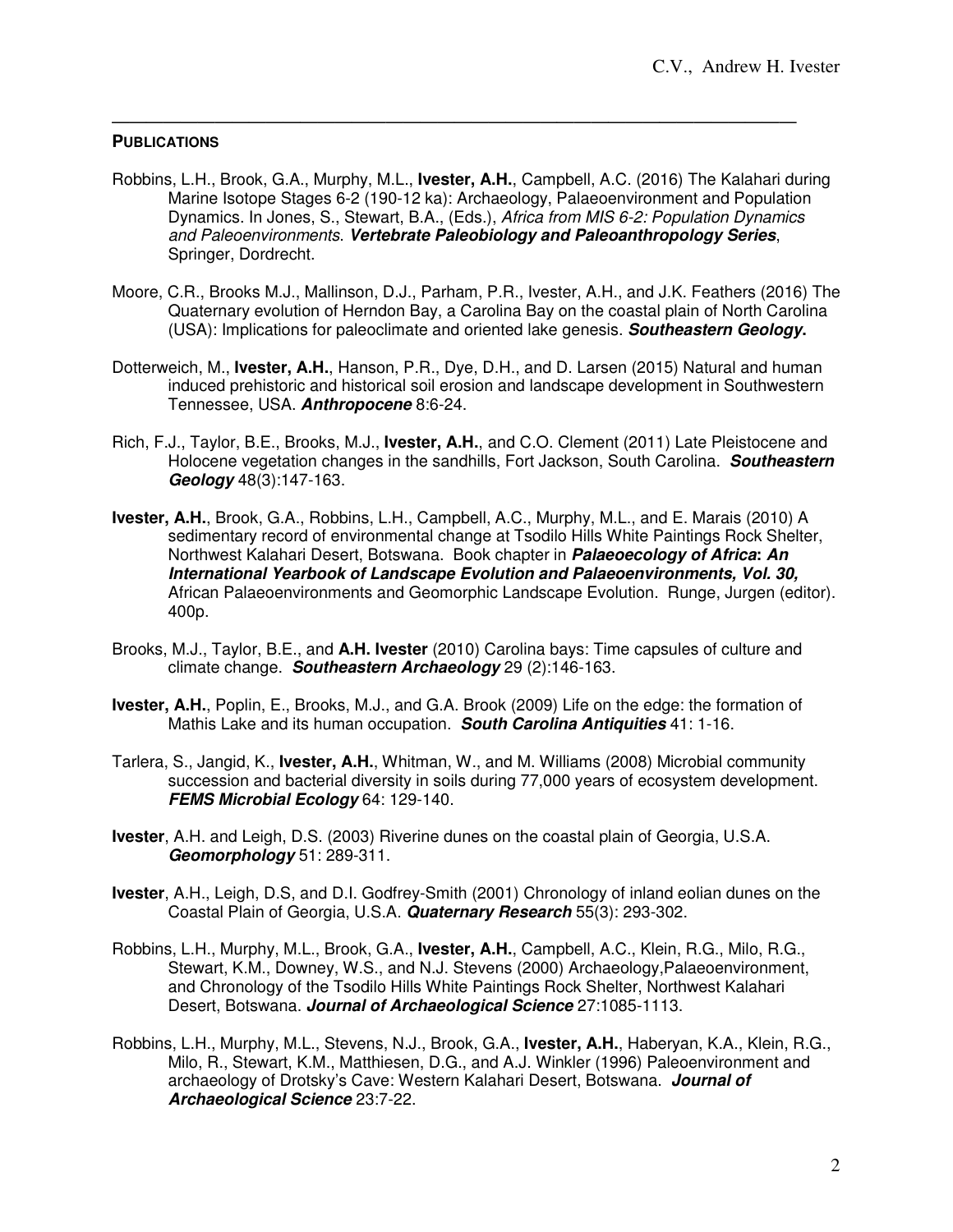Shaw, J.S., Guinan, E.F., and **A.H. Ivester** (1991) A study of the near-contact binary FO Virginis with the IUE. **Bulletin of the American Astronomical Society** 23:1415.

———————————————————————————————————————

#### **CONFERENCE ABSTRACTS** (undergraduate student co-authors underlined)

- **Ivester, AH**, and TA Ferguson (2015) Fluvial stratigraphy and sedimentation during the Holocene and late Pleistocene at the Foxwood Farm archaeological site (38PN35) along the Oolenoy River, South Carolina. Geological Society of America, Abstracts with Programs, 2015 Annual Meeting, Baltimore, Maryland.
- Baldwin, H, **Ivester, AH**, and TA Ferguson (2015) Loss-on-ignition (LOI) in Holocene fluvial sediments: the influence of particle-size variability. Abstracts with Programs - Geological Society of America, SE Section Meeting.
- Chowns, TM, **Ivester, AH,** Kath, RL, Meyer, BK, Thomas, DH, and Hanson, PR (2014) A new hypothesis for the formation of the Georgia Sea Islands through the breaching of the Silver Bluff Barrier and dissection of the ancestral Altamaha-Ogeechee drainage. Abstracts with Programs - Geological Society of America, SE Section Meeting.
- Moore, CH, Brooks, MJ, Mallinson, DJ, Parham, PR, **Ivester, AH**, and Feathers, JK (2014) Rapid scour, sand rim construction, and basin migration of a Carolina Bay in southeastern North Carolina. Abstracts with Programs - Geological Society of America, SE Section Meeting.
- Chowns, TM, **Ivester, A.H.,** Kath, RL, and Hanson, PR (2012) Radiometric dating supports contention that Blackbeard Island is the tip of St. Catherines spit on the Georgia Coast, USA. Geological Society of America Abstracts with Programs, Vol. 44, No. 7, p. 228.
- Dotterweich, M, **Ivester, A.H.,** Hanson, PR, Brown, R, and Foster, T (2012) Land use and soil erosion during the period of prehistoric agriculture in southeastern USA. Geological Society of America Abstracts with Programs, Vol. 44, No. 7, p. 104.
- Moore, C.H., Brooks, M.J., **Ivester, A.H.**, Ferguson, T.A., and Feathers, JK (2012) Geoarchaeological investigations of Carolina bay sand rims in the central Savannah River area, South Carolina: Differentiating the undifferentiated. Geological Society of America Abstracts with Programs, Vol. 44, No. 7, p. 568.
- Moore, C.H., Brooks, M.J., **Ivester, A.H.**, Ferguson, T.A., and Feathers, JK (2012) Carolina bay formation and evolution: Kaczorowski was right! Geological Society of America Abstracts with Programs, Vol. 44, No. 7, p. 296.
- Smallwood, Shane, **Ivester, A.H.**, Moore, C.H., Brooks, M.J., Ferguson, T.A. (2012) Magnetic mineral composition and depositional processes on a Carolina bay sand rim. Geological Society of America Abstract with Programs, 44(4): p. 2.
- Moore, C.H., Brooks, M.J., **Ivester, A.H.**, and Ferguson, T.A. (2011) Geoarchaeological investigations of Carolina Bay sand rims in the Central Savannah River Area, South Carolina: Site Formation Processes and Geochronology. Developing International Geoarchaeology Conference, September 20-24, 2011, Knoxville, TN.
- Alexander, C., Rink, W., Jackson, C.W., Jr., Brook, G.A., and **Ivester, A.H.**, (2011) Late Holocene geologic development of the Georgia coast. Abstracts with Programs - Geological Society of America, SE Section Meeting.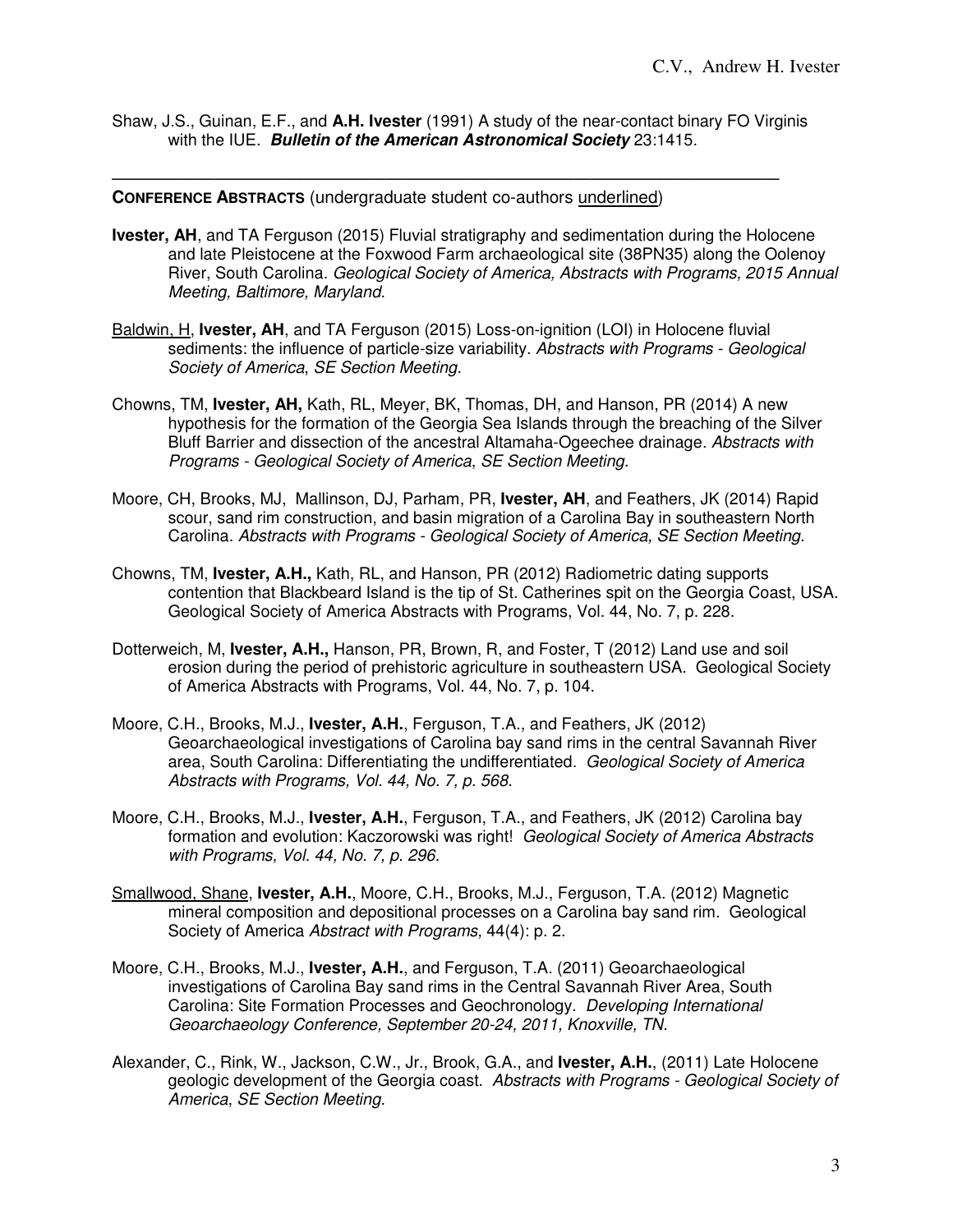- Lawrence H. Robbins, L.H., Brook, G.A., Murphy, M.L., **Ivester, A.H.**, and A.C. Campbell (2010) The Kalahari from stages six to two: archaeology, palaeoenvironments and population dynamics. Africa from stages 6 to 2: Population Dynamics and Palaeoenvironments.  $2-4^{th}$  July 2010. McDonald Institute for Archaeological Research. University of Cambridge.
- Moore, C.H., Brooks, M.J., **Ivester, A.H.**, and Ferguson, T.A. (2010) Geoarchaeological investigations of Carolina bays in South Carolina: Methodological approaches for interpreting site formation processes, archaeostratigraphy, and geochronology. Abstracts with Programs - Geological Society of America, Northeast-Southeast Joint Section Meeting, Boston, MA.
- **Ivester**, A.H., T.A. Ferguson, and S. Butler (2009) Holocene floodplain and terrace formation in Piedmont river valleys of northwestern South Carolina. Abstracts with Programs - Geological Society of America, 58<sup>th</sup> Annual Meeting, Portland, OR.
- **Ivester**, A.H., M.J. Brooks, and E. Poplin (2008) Geomorphological analysis of the Mathis Lake sand rim: Implications for Late Quaternary site formation processes at Carolina bays.  $65<sup>th</sup>$ Southeastern Archaeological Conference, Charlotte, North Carolina.
- Hyatt, J.A., **Ivester**, A.H., and K. Bieler (2008) Developing a Sequence-Stratigraphic Model of Human-Induced Canyon Erosion in Southwest Georgia. Human Impacts on Watershed Processes - Watershed Restoration and Management; 2008 Annual Meeting, Association of American Geographers, Boston, MA.
- **Ivester**, A.H., Brooks, M.J., and B.E. Taylor (2007) Sedimentology and ages of Carolina Bay sand rims. Southeastern Section Meeting-Geological Society of America, Savannah, Georgia.
- Dunagan, Tela N. and **Ivester**, A.H. (2006) Creating a GIS of Carolina bay distribution in southeastern Georgia, USA. Southeastern Section Meeting, Geological Society of America, 23-24 March 2006, Knoxville, TN.
- Hyatt, J.A., **Ivester**, A.H., Ostrowski, Todd, and T. Chowns (2006) Sedimentary Records of Human-Induced Landscape Change Associated with Massive Soil Erosion in Georgia. Abstract for the 2006 Annual Meeting, Association of American Geographers, Chicago, Illinois.
- **Ivester**, A.H., and M.A. Williams (2006) Holocene remobilization of inland sand dunes in the southeastern U.S. Society for American Archaeology 71<sup>st</sup> Annual Meeting, San Juan, Puerto Rico, April 26-30, 2006.
- Ostrowski, Todd, Hyatt, J.A., **Ivester**, A.H., and T. Chowns (2005) Vibracore records of alluvial aggradation following massive human-induced erosion, Providence Canyon, Georgia. Paper 6-22, Northeastern Section Meeting, Geological Society of America, March 14-16, 2005.
- Williams, Mark A., Tarlera, S., **Ivester**, A.H., and Whitman, B. (2005) Microbial community composition and diversity during 90,000 years of habitat development in soil chronosequences.NSF Sponsored Workshop "Frontiers in Exploration of the Critical Zone" University of Delaware – Newark, Delaware, October 24-26, 2005
- **Ivester**, A.H., Godfrey-Smith, D.I., Brooks, M.J., and B.E. Taylor (2004) Chronology of Carolina bay sand rims and inland dunes on the Atlantic Coastal Plain, USA. Third New World Luminescence Dating Workshop, Halifax, NS, Candada 4-7 July 2004.
- Alexander, C.R., **Ivester**, A.H., Brook, G.A., and P. Srivastava (2004) Preliminary chronology of the back-barrier islands of the Georgia coast: Implications for saltmarsh formation. AGU Chapman Conference on Salt Marsh Geomorphology: Physical and Ecological Effects on Landform, Halifax, NS, Canada 9-13 October 20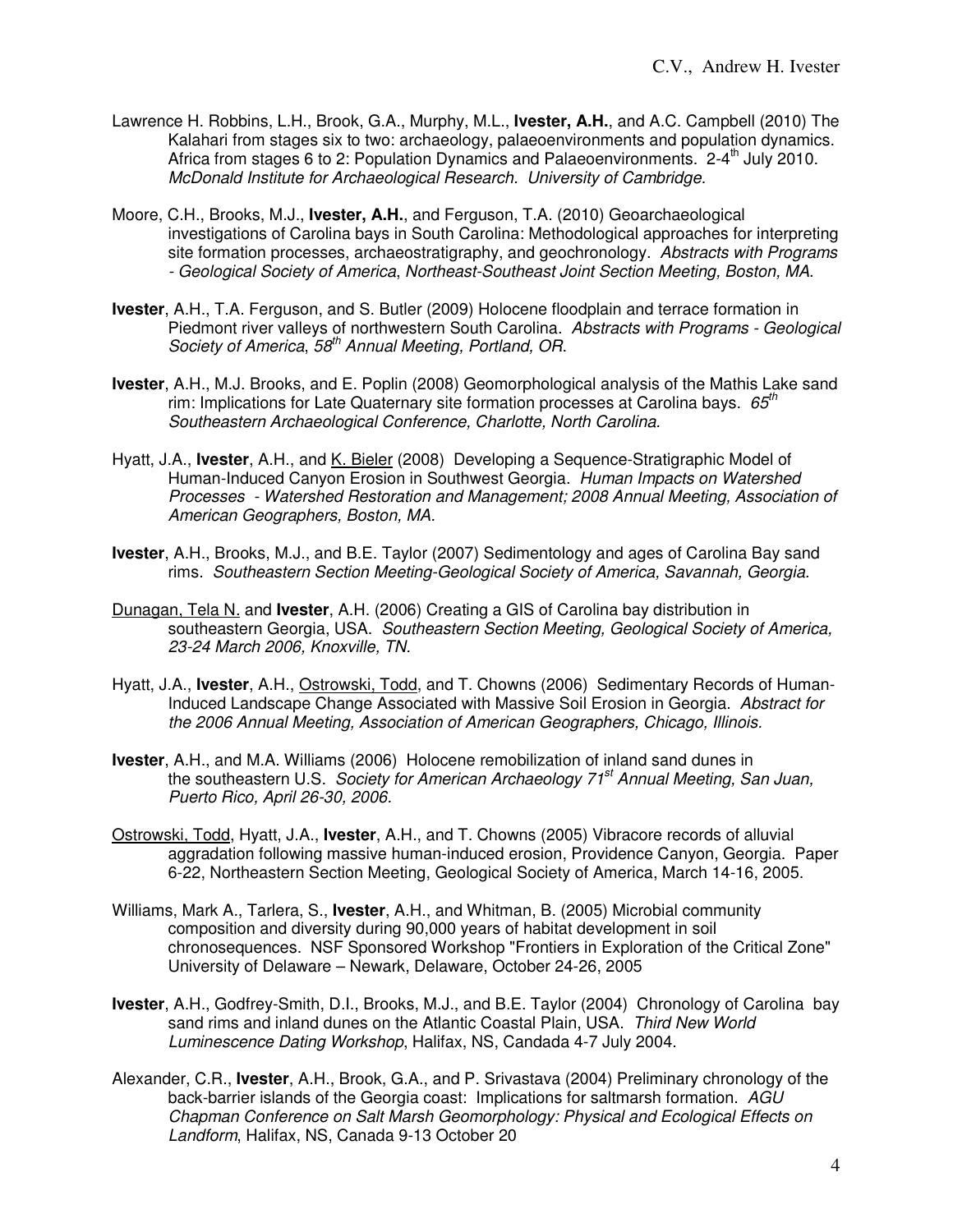- Reed, J.I., and A.H. **Ivester** (2003) Using RUSLE and GIS to predict erosion rates in the Snake Creek Reservoir watershed. Abstracts with Programs - Geological Society of America 35(6):615.
- **Ivester**, A.H., Brooks, M.J., Taylor, B.E., and D.I. Godfrey-Smith (2002) Carolina bays and inland dunes of the southern Atlantic Coastal Plain yield new evidence for regional paleoclimate. Abstracts with Programs - Geological Society of America 34(6):273.
- **Ivester**, A.H., Burns, Kimberly M., and J.I. Reed (2002) Sedimentology of a Carolina Bay sand rim, Big Bay, South Carolina. Georgia Journal of Science 60(1):76.
- Reed, J.I., **Ivester**, A.H., and T. Benyshek (2002) An alluvial soil chronosequence along Snake Creek in the western piedmont of Georgia USA. Abstracts with Programs - Geological Society of America 34(6):275.
- Rodgers, J.C. III, **Ivester**, A.H., and Durden, S.D. (2000) A Holocene Pollen Record From a Carolina Bay on the Coastal Plain of Georgia, U.S.A. Abstracts with Programs - Geological Society of America.
- **Ivester**, A.H. and D.I. Godfrey-Smith (1999) Optically stimulated luminescence properties of eolian sediments in the Georgia Coastal Plain. Georgia Journal of Science 57(1):56-57.
- Leigh D.S. and A.H. **Ivester** (1999) Dunes at Fort Stewart, southeast Georgia: Geomorphology and Age. Southeastern Division of the Association of American Geographers. Abstracts of the Annual Meeting, 1999.
- Leigh, D.S. and A.H. **Ivester** (1998) Geomorphology of source-bordering dunes along the Canoochee River, Fort Stewart, Georgia. Abstracts with Programs - Geological Society of America 30(7):123.
- **Ivester**, A.H. (1997) Potential buried archaeological material in the riverine eolian dunes of southeast Georgia: soil and geomorphic evidence. Abstracts with Programs, Geological Society of America, Southeastern Division 29(3):26.
- **Ivester**, A.H. and D.S. Leigh (1997) Evidence for multiple phases of eolian dune activity along the Canoochee River, Georgia. Georgia Journal of Science 55(1):70.
- **Ivester**, A.H. (1996) Determination of depositional environments for sand deposits in Georgia using hydraulic equivalence. Abstracts with Programs - Geological Society of America, 28(6):306.
- **Ivester**, A.H., and G.A. Brook (1996) A Quaternary paleoenvironmental record from White Paintings Rock Shelter, Botswana. Abstracts - Association of American Geographers 92<sup>nd</sup> Annual Meeting: Charlotte, North Carolina. p. 141.
- **Ivester**, A.H. (1994) Paleoenvironments in Botswana: a sediment analysis of White Paintings Rockshelter, Tsodilo Hills. Georgia Journal of Science 52(1):42.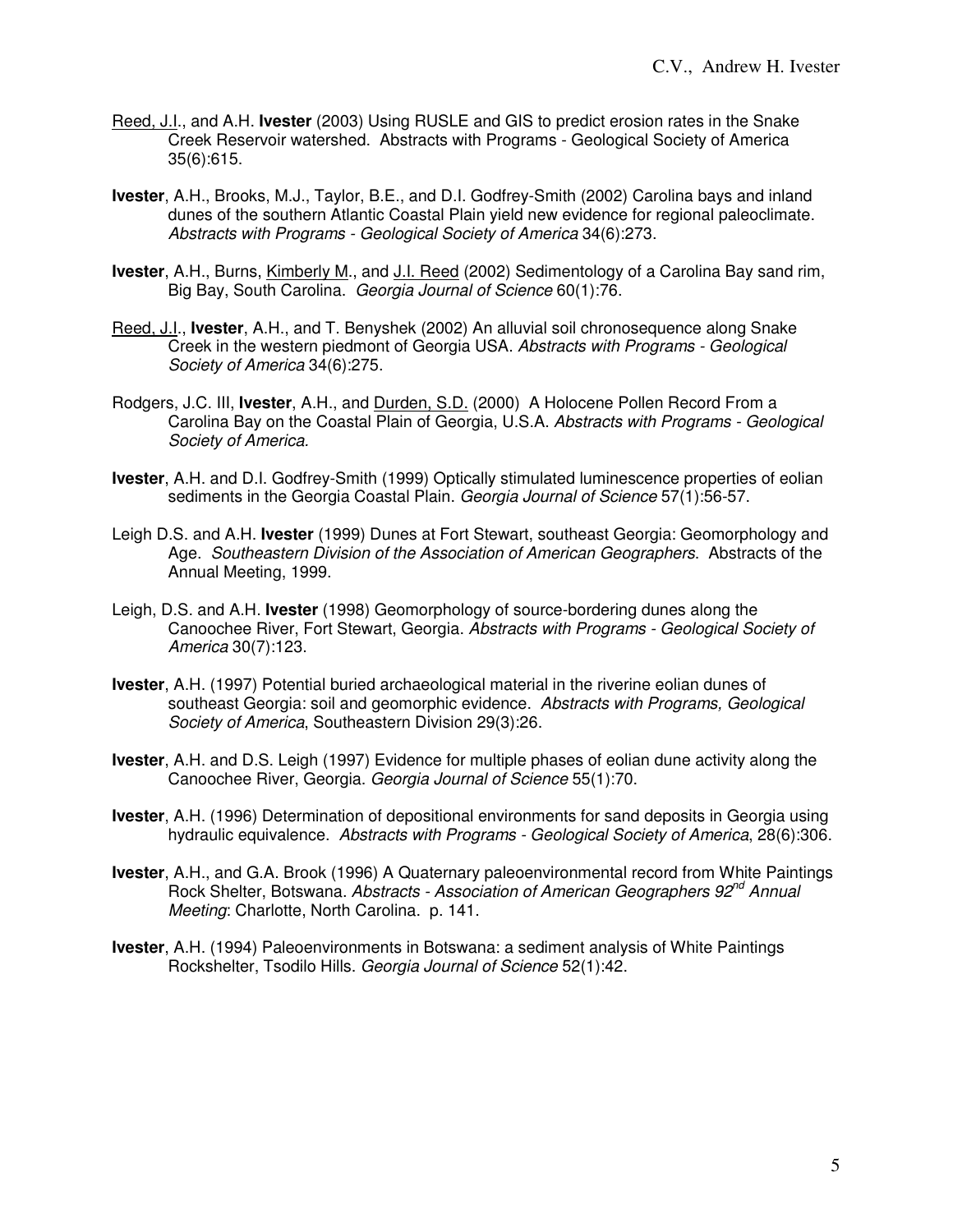## **TECHNICAL REPORTS AND GUIDEBOOKS**

"Geomorphological Investigations: Archaeological sites 38RD841/842/844, Fort Jackson, South Carolina." **Ivester, A.H.**, Brooks, M.J., Moore, C.H. (2010) Submitted to the University of South Carolina, South Carolina Institute of Archaeology and Anthropology.

————————————————————————————————————————

- Leigh, D.S., and **A.H. Ivester** (2009) Late Pleistocene braided rivers and eolian dunes in southeastern Georgia. **Southeastern Friends of the Pleistocene Conference, Field trip guidebook, December 2009**. University of Georgia Geomorphology Laboratory Research Report 5. Department of Geography, University of Georgia, Athens, Georgia. 21 pages.
- "Geomorphological Investigations on the North Tyger River at S-24, Spartanburg County, South Carolina." In: Butler, S. and M. Reynolds (2009) Phase I Cultural Resources Survey S-64 Anderson Mill Road, Bridge over the North Tyger River Improvements Corridor, Spartanburg County, South Carolina. Brockington and Associates, Inc. Atlanta, Charleston, Jacksonville, Savannah.
- "Geomorphological Investigations on the North Pacolet River at Earls Ford, Spartanburg County, South Carolina." In: Butler, Scott, (2009) Cultural Resources Survey of the S-128 North Pacolet River Bridge Replacement, Spartanburg County, South Carolina. Brockington and Associates, Inc. Atlanta, Charleston, Jacksonville, Savannah.
- "Geomorphological investigations at Mathis Lake, South Carolina" In: Weaver, Wendy, Ivester, Andrew, Lineberry, David, and Eric C. Poplin (2008) Archaeological data recovery investigations at 38AK862, Palmetto Parkway Project, Aiken County, South Carolina. Brockington and Associates, Inc. Atlanta, Charleston, Jacksonville, Savannah.
- Benson Robert W., Scott Jones, and Andrew Ivester (2007) Phase III Excavations of 9GO231 on Lick and Salacoa Creeks, Gordon County, Georgia. Draft report submitted to the Georgia Department of Transportation by Southeastern Archeological Services, Inc., Athens.
- **Ivester, A.H.** (2006) Carolina bays of the south Atlantic coastal plain as exemplified by Big Pond, Appling County, Georgia: in Chowns, T.M., (ed.) Quaternary stratigraphy and depositional environments: Jekyll Island and the Golden Isles Parkway. **Georgia Geological Society Guidebook** 26(1).
- "Preliminary report on geomorphological investigations in Orange County, New York." (2005) Report contributed to Geoarchaeology Research Associates, Riverdale, New York.
- "Natural Setting of Site 1EE505 along the Tallapoosa River, Elmore County, Alabama." (2003) Report contributed to R. Christopher Goodwin and Associates, Inc., New Orleans.
- "Geomorphology of the Snake Creek sites, Carroll County, Georgia." Contribution to Benyshek, T. and Wild, M. (2003) Archaeological data recovery at 9CL269 and 9CL270, H.C. (Hill) Seaton reservoir, Carroll County, Georgia. TRC, Inc. 3772 Pleasantdale Road, Suite 200; Atlanta, GA 30340-4214. Project #29852.
- "Phase I cultural resources survey and archeological inventory of the proposed Southern Liquefied Natural Gas (SLNG) Elba Island Expansion Project, Elba Island, Chatham County, Georgia." Krause, K., Coughlin, S., Ventresca, A., George, D., Coyle, K., Ivester, A., Labadia, C., Pincoske, J., and W. Athens (2002). R. Christopher Goodwin and Associates, Inc., New Orleans.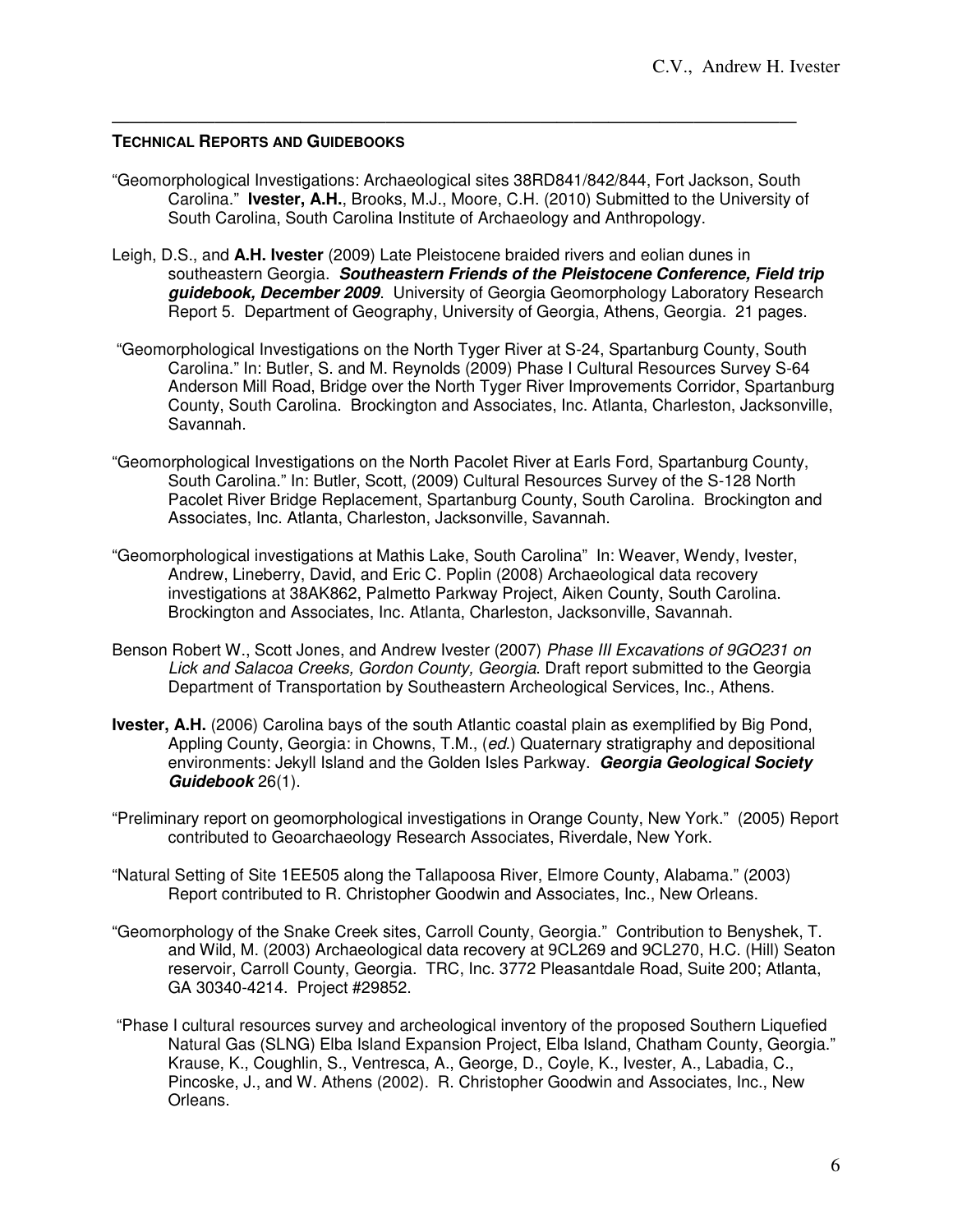#### ———————————————————————————————————————— **GRANTS WRITTEN**

"Land use and soil erosion during the period of Mississipian agriculture in southeastern USA," Coinvestigator with Dotterweich, Markus (Institute of Geography, Johannes-Gutenberg University Mainz, Germany), 2012, **\$30,000.**

"Paleoenvironmental records from depressional wetlands in southern Georgia," UWG Sponsored Operations, 2005-2006, **\$1,520**.

"Analysis of peat core sedimentology and plant macrofossils from Ft. Jackson, South Carolina," UWG Student Research Assistant Program, 2005, **\$1,950**.

 "Luminescence dating of alluvial and colluvial deposits at Providence Canyon, Georgia," UWG Faculty Research Grant, 2005-2006, **\$1,500**.

"Microbial Community Composition and Dynamic During Habitat Development at Meso-and Micro-Scales in Soil Chronosequences," National Science Foundation, Microbial Observatories and Microbial Interactions and Processes Program. 2004. Co-PI with Mark Williams, Assistant Research Professor, Department of Crop and Soil Sciences, University of Georgia; David Leigh, Associate Professor of Geography, University of Georgia; Larry West, Professor of Crop and Soil Sciences, University of Georgia; and Kang Xia, Assistant Professor of Soil Organic Chemistry, University of Georgia. \$494,414 (**Not funded**).

"Infusing science-based assessments of watershed health into policy decisions for long-term agricultural sustainability," 2004 Southern Region Sustainable Agriculture Research and Education Grant Preproposal. Co-PI on proposal by G. Richard Larkin, Assistant Professor of Political Science, UWG. \$350,000 (**Not funded**).

"Sedimentology of eolian deposits associated with Carolina Bays," (Renewed) UWG Student Research Assistant Program, 2003, **\$1,800**.

"Sedimentology of eolian deposits associated with Carolina Bays," UWG Student Research Assistant Program, 2002, **\$1,800**.

"Hydraulic equivalence analysis," UWG Student Research Assistant Program, 2001-2002, **\$1,800**.

"Hydraulic equivalence methods for distinguishing depositional environments," UWG Faculty Research Grant, 2001-2002, **\$1,500**.

"Dissemination of Local Weather Data via the Internet," UWG Student Research Assistant Program, 2001-2002, **\$720**.

"Buried soils in Coastal Plain eolian deposits as evidence for Holocene climatic variability," UWG Sponsored Operations, 2001-2002, **\$1,470**.

Doctoral Research Award, Association of American Geographers, Geomorphology Specialty Group, 1997, **\$400**.

"Inland eolian dunes in Georgia: Age, morphology, and paleoenvironmental implications," National Science Foundation, Doctoral Dissertation Research Grant, 1997-1999, **\$9,750**.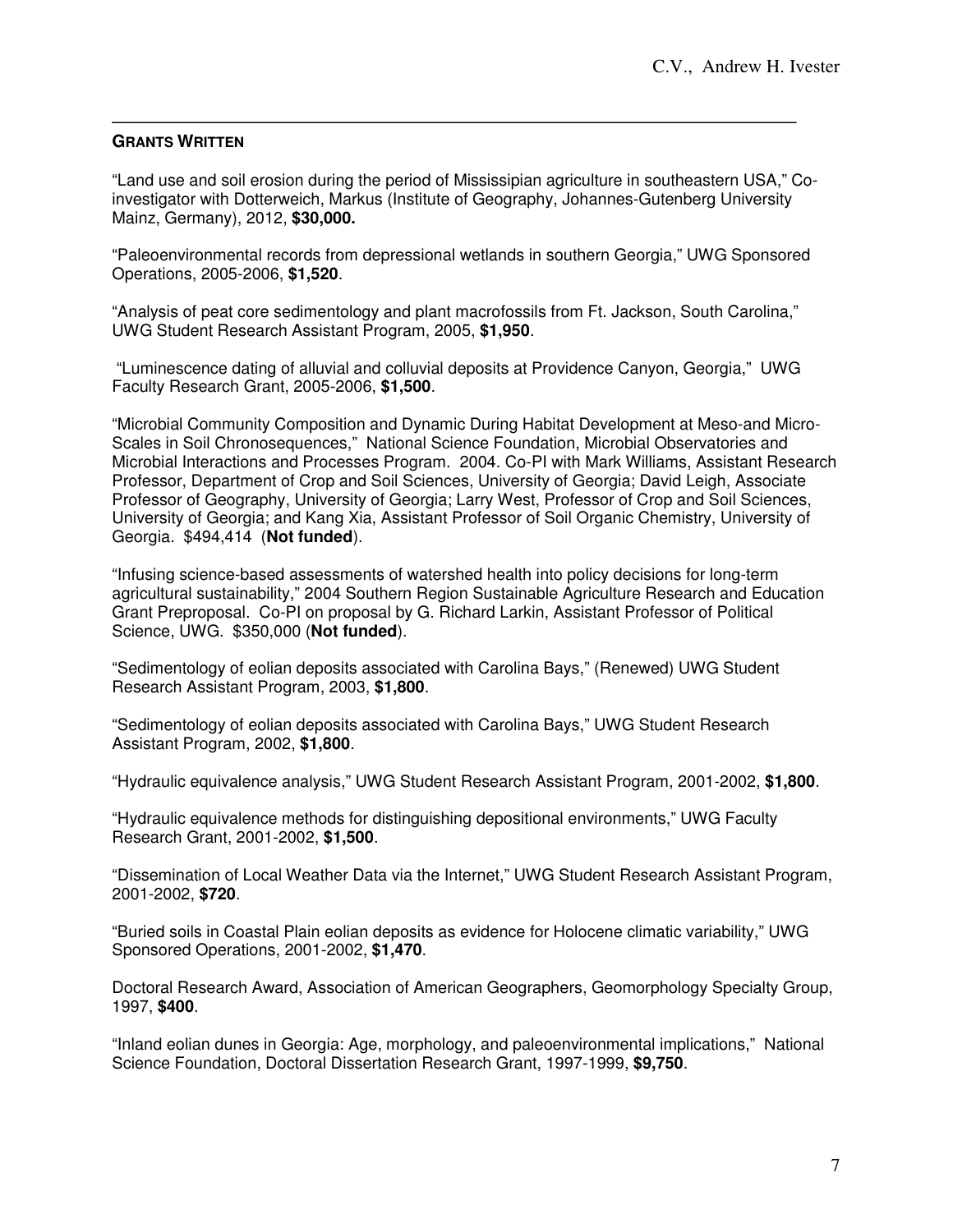## ———————————————————————————————————————— **COURSES TAUGHT**

## At The University of West Georgia:

Geography Courses

**Physical Geography** (GEOG 1111) **Weather and Climate** (GEOG 1112) **Landform Geography** (GEOG 1113) **Environmental Science** (GEOG 2202) **Environmental Science Laboratory** (GEOG 2202L) **Meteorology** (GEOG 3713) **Energy and Sustainability** (GEOG 4082) **Senior Seminar Geoarchaeology** (GEOG 4084) **Geography of Soil** (GEOG 4203) **Global Environmental Change** (GEOG 4700) **Physical Geography for Teachers** (GEOG 7203)

Geology Courses: **Physical Geology Lab** (GEOL 1121L) **Geomorphology** (GEOL 4003) **Senior Seminar** (GEOL 4501) Quaternary Science **Selected Topics in Geology** (GEOL 4985) Soil Laboratory Methods **Independent Study Courses** (GEOG 4082 and GEOL 4082). Topics including: Climatology, Meteorological Data Analysis, Erosional Modeling and Processes, Alluvial Stratigraphy, Quaternary Research.

## Courses Taught at The University of Georgia (as a graduate student):

**An Introduction to Landforms** (GEOG 1113) **An Introduction to Landforms Laboratory** (GEOG 1113L) **Environmental Issues Laboratory**

Courses Taught at Georgia State University (as a Visiting Instructor)**:** 

**Geomorphology** (GEOL 4640) **Introduction to Remote Sensing** (GEOL 4530/6530)

Courses Taught for University of Vienna, Austria (as External Lecturer)**:** 

**Field Trip Abroad: Landscape Development in the Southern USA**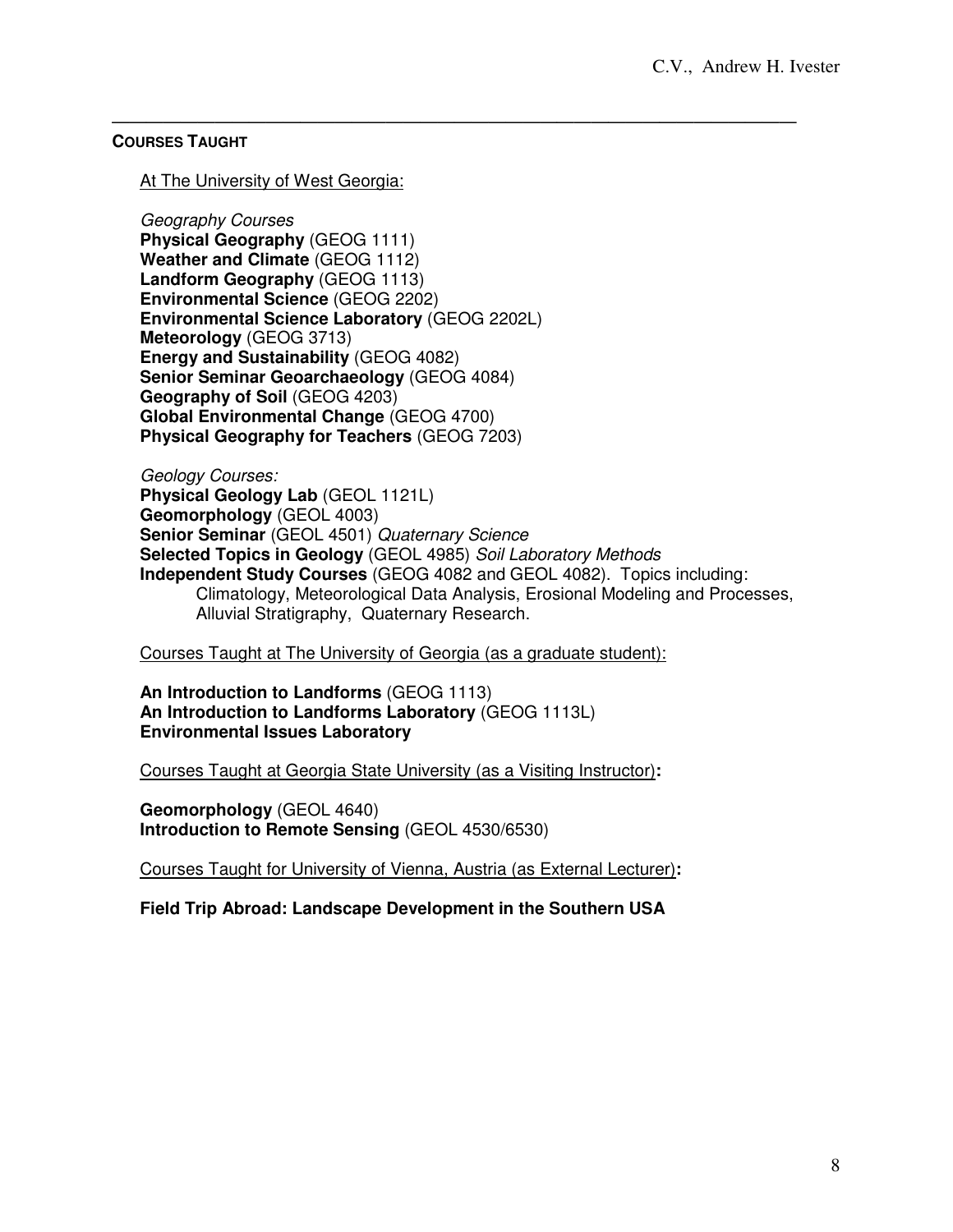## ———————————————————————————————————————— **UNDERGRADUATE STUDENT RESEARCH DIRECTED**

| 2015 | Helena Baldwin                                                      | Sedimentology, organic carbon content, and pedology of<br>Holocene alluvial deposits along the Saluda River, South<br>Carolina. Presented at SEGSA, Chattanooga, TN.       |  |
|------|---------------------------------------------------------------------|----------------------------------------------------------------------------------------------------------------------------------------------------------------------------|--|
| 2012 | Michele Rivera<br><b>Shane Smallwood</b>                            | Reconnaissance survey and mapping of a $\sim$ 3.5 m-thick peat<br>deposit along the Little Ocmulgee River near McRae, Georgia.                                             |  |
| 2011 | <b>Christopher Mew</b><br><b>Shane Smallwood</b><br>Joshua Harrison | Sedimentology of a Carolina bay sand rim, Presented at<br><b>SEGSA, Asheville, NC.</b>                                                                                     |  |
| 2006 | Tela Dunagan                                                        | GIS analysis of the geology of the Salacoa Creek watershed,<br>Georgia.                                                                                                    |  |
|      | <b>Brian Parrish</b>                                                | Paleoenvironmental interpretation of Salacoa Creek floodplain<br>stratigraphy, Gordon County, Georgia.                                                                     |  |
|      | <b>Danielle Purvis</b>                                              | Paleoenvironmental analysis of a Carolina bay, Mathis Pond,<br>Aiken County, South Carolina.                                                                               |  |
| 2005 | Eric Burger                                                         | Sedimentology of glacial deposits, eastern Pennsylvania.                                                                                                                   |  |
|      | Tela Dunagan                                                        | GIS analysis of Carolina Bays in Chatham, Effingham, and<br>Screven Counties, Georgia. Presented at SEGSA,<br>Knoxville, TN.                                               |  |
|      | Tyler Smith &<br>Eric Burger                                        | Using GIS, LIDAR imagery, and fluvial stratigraphy to develop<br>a sediment budget for a first order tributary of the Little<br>Tallapoosa River, Carroll County, Georgia. |  |
|      | <b>Tara Mostowy</b>                                                 | Plant microfossil / phytolith analysis using a polarizing light<br>microscope.                                                                                             |  |
| 2004 | Anita Presnall                                                      | Quantification of phytolith abundances in a Holocene<br>sedimentary sequence.                                                                                              |  |
|      | <b>Robert Watkins</b>                                               | Sedimentology of fluvial deposits at the Patterson Site<br>(38SP156), South Carolina.                                                                                      |  |
|      | Leigh Leckman                                                       | Loss on ignition analysis of organic-rich spring-head<br>sediments.                                                                                                        |  |
| 2003 | Jacqueline Reed                                                     | Erosion modeling in the Snake Creek basin. Presented at<br>GSA, Seattle, WA.                                                                                               |  |
|      | <b>Kris Pierce</b>                                                  | Meteorological data analysis                                                                                                                                               |  |
| 2002 | Jacqueline Reed                                                     | A chronosequence of alluvial soils in the Snake Creek valley,<br>Carroll County, Georgia, U.S.A. Presented at GSA, Denver,<br>CO.                                          |  |
|      | Joey Davidson                                                       | Modeling paleoclimates of the Southeastern United States,<br>20,000 B.P. to the present.                                                                                   |  |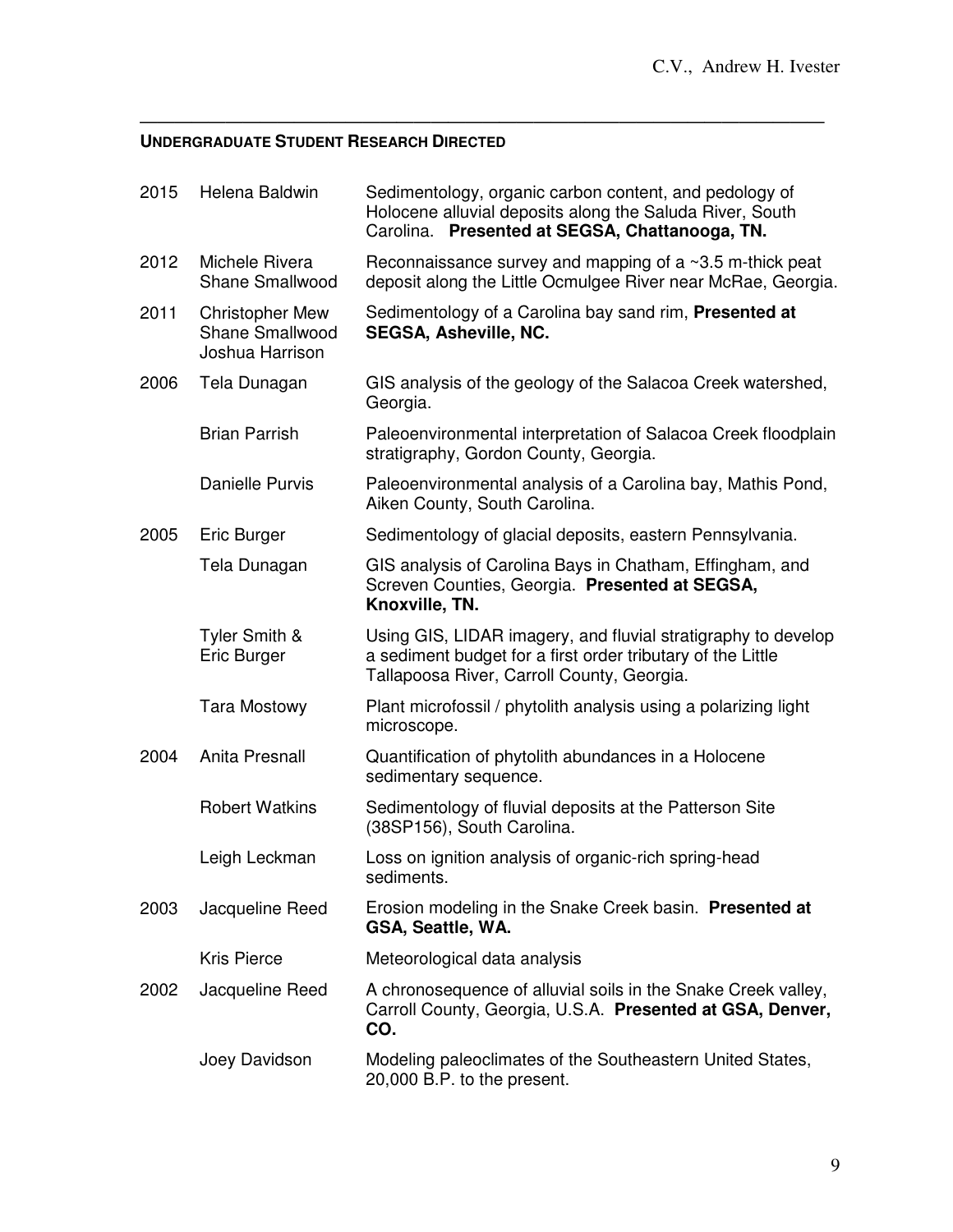| 2001 | Anthony Lumpkin                     | Dissemination of local weather data via the Internet.                                                                 |
|------|-------------------------------------|-----------------------------------------------------------------------------------------------------------------------|
|      | Kimberly Burns &<br>Jacqueline Reed | Sedimentology of a Carolina Bay sand rim, Big Bay, South<br>Carolina. Presented at Ga Acad. Sci., Milledgeville, GA.  |
| 2000 | <b>Stacy Durden</b>                 | A Holocene Pollen Record From a Carolina Bay on the<br>Coastal Plain of Georgia, U.S.A. Presented at GSA, Reno<br>NV. |

# **GRADUATE STUDENTS ADVISED**

(as external advisor)

Dawn Chapman, Ph.D. Candidate, Department of Archaeology, University of York, York, UK. Dissertation research looks at geologic source materials for mortar used in Colonial-aged buildings in and near Savannah, GA.

James Watts, Education (2001) M.Ed. State University of West Georgia. Thesis on Geographic Education in grades K-12.

Tommy Shadinger, Education (2000) M.Ed. State University of West Georgia. Thesis on influences of test scores in geography in elementary schools.

 $\overline{\phantom{a}}$  , and the contract of the contract of the contract of the contract of the contract of the contract of the contract of the contract of the contract of the contract of the contract of the contract of the contrac

 $\overline{\phantom{a}}$  , and the contract of the contract of the contract of the contract of the contract of the contract of the contract of the contract of the contract of the contract of the contract of the contract of the contrac

# **PROFESSIONAL SOCIETIES**

Association of American Geographers Geological Society of America Georgia Academy of Science Society for American Archaeology

# **REVIEWER FOR PROFESSIONAL JOURNALS**

Journal of Coastal Research Journal of Great Lakes Research Geoarchaeology **Geomorphology Sedimentology** Southeastern Geology Southeastern Geographer Quaternary Research

## $\overline{\phantom{a}}$  , and the set of the set of the set of the set of the set of the set of the set of the set of the set of the set of the set of the set of the set of the set of the set of the set of the set of the set of the s **SERVICE RECORD**

| 2016      | Invited lectures delivered for Department of Physics, Astronomy, and<br>Geology, Berry College, Rome, GA. |
|-----------|-----------------------------------------------------------------------------------------------------------|
| 2013      | Invited lecture, Georgia State University, Atlanta, GA.                                                   |
| 2006-2011 | Reviewer for NSF proposals, Directorate for Geosciences                                                   |
| 2009      | Organizing committee, Southeastern Friends of the Pleistocene Conference,<br>Field trip, December 2009.   |